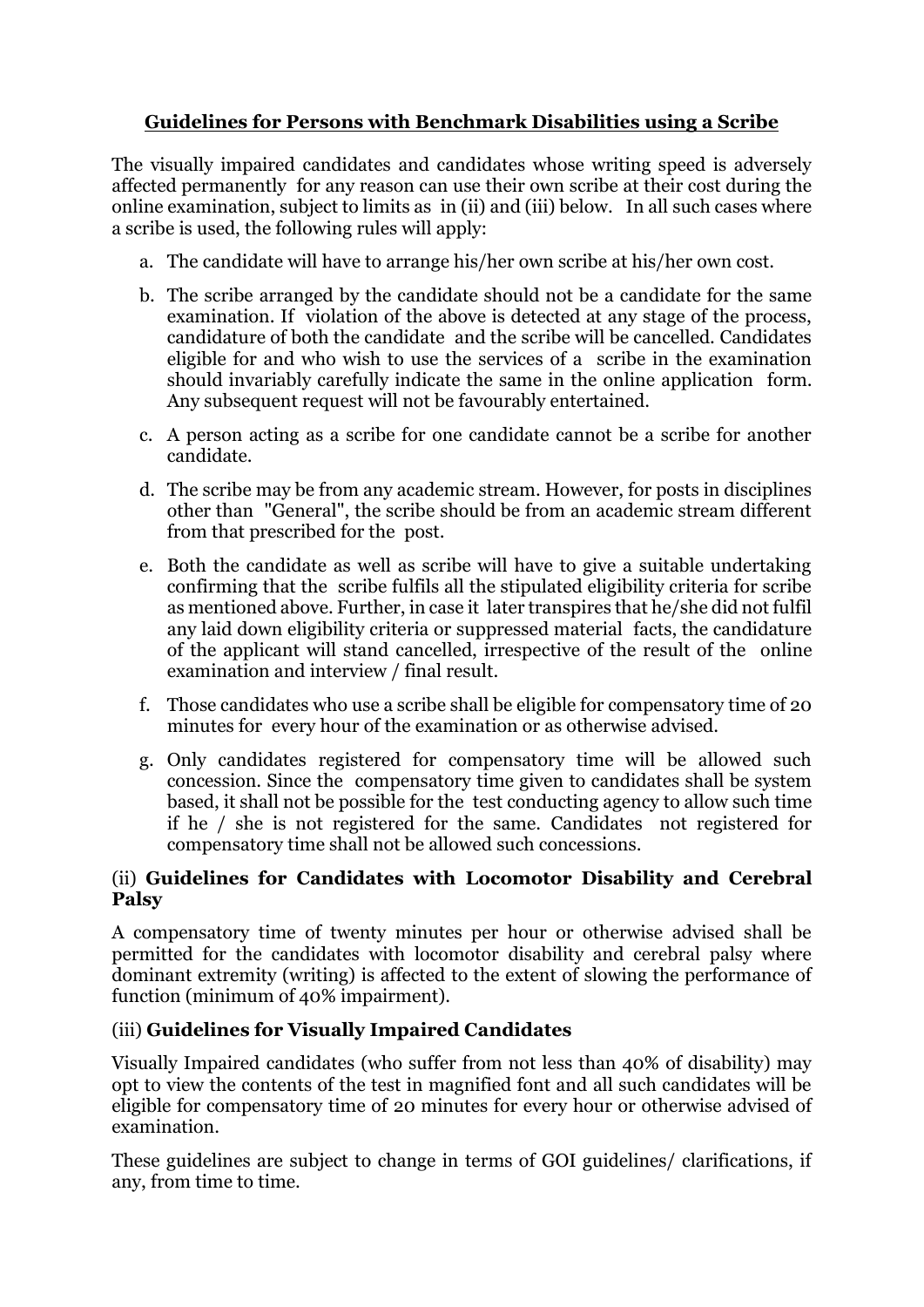#### **DECLARATION**

|                                                  |  |              |  | We, the undersigned, Shri/Smt./Ms. |      |                                                        |           | eligible          |
|--------------------------------------------------|--|--------------|--|------------------------------------|------|--------------------------------------------------------|-----------|-------------------|
| candidate for the examination for recruitment of |  |              |  |                                    |      |                                                        | (Post) in |                   |
|                                                  |  | NABARD to be |  | held                               | -on- |                                                        |           | and Shri/Smt./Ms. |
|                                                  |  |              |  |                                    |      | eligible writer (scribe) for the eligible candidate do |           |                   |

hereby declare that:

- 1. (i) The scribe is identified by the candidate at own cost and as per own choice
	- (ii) The candidate is Visually Impaired or Orthopedically Handicapped candidate who has physical limitation to write including that of speed and he/she needs a writer (scribe) as permissible under the Government of India Rules governing the recruitment of Persons with Disability.
	- (iii) The scribe fulfils the following criteria: He/She is from different academic stream than that stipulated for the post.

| Academic Stream (Whether Arts, Commerce, Science, etc.) |               |  |  |  |  |
|---------------------------------------------------------|---------------|--|--|--|--|
| Candidate                                               | <b>Scribe</b> |  |  |  |  |
|                                                         |               |  |  |  |  |
|                                                         |               |  |  |  |  |

- 2. (a) Visually Impaired or Orthopedically Handicapped candidates who have physical limitation to write including that of speed shall be allowed compensatory time of 20 minutes per hour of the examination whether availing the facility of scribe or not.
	- (b) *In the test of Quantitative Aptitude, the questions based on graph/table and in the Test of Reasoning, Non-verbal items, if any, will not be displayed as Visually Impaired candidates (under Blind/Low Vision). They however would have to attend to remaining questions in the respective test. The candidates will be awarded marks based on the overall average for the respective test.*
- 3. In view of the importance of the time element, the examination being of a competitive nature, the candidate undertakes to fully satisfy the Medical Officer of the Bank that there was necessity for use of a scribe as he/she has physical limitation to write including that of speed by the disabilities mentioned in paragraph-1, clause (ii) above.
- 4. We hereby declare that all the above statements made by us are true and correct to the best of our knowledge and belief. We also understand that in case it is detected at any stage of recruitment that we do not fulfil the eligibility norms and/or that the information furnished by us is incorrect/false or that we have suppressed any material fact(s), the candidature of the applicant will stand cancelled, irrespective of the result of written test(s). If any of these